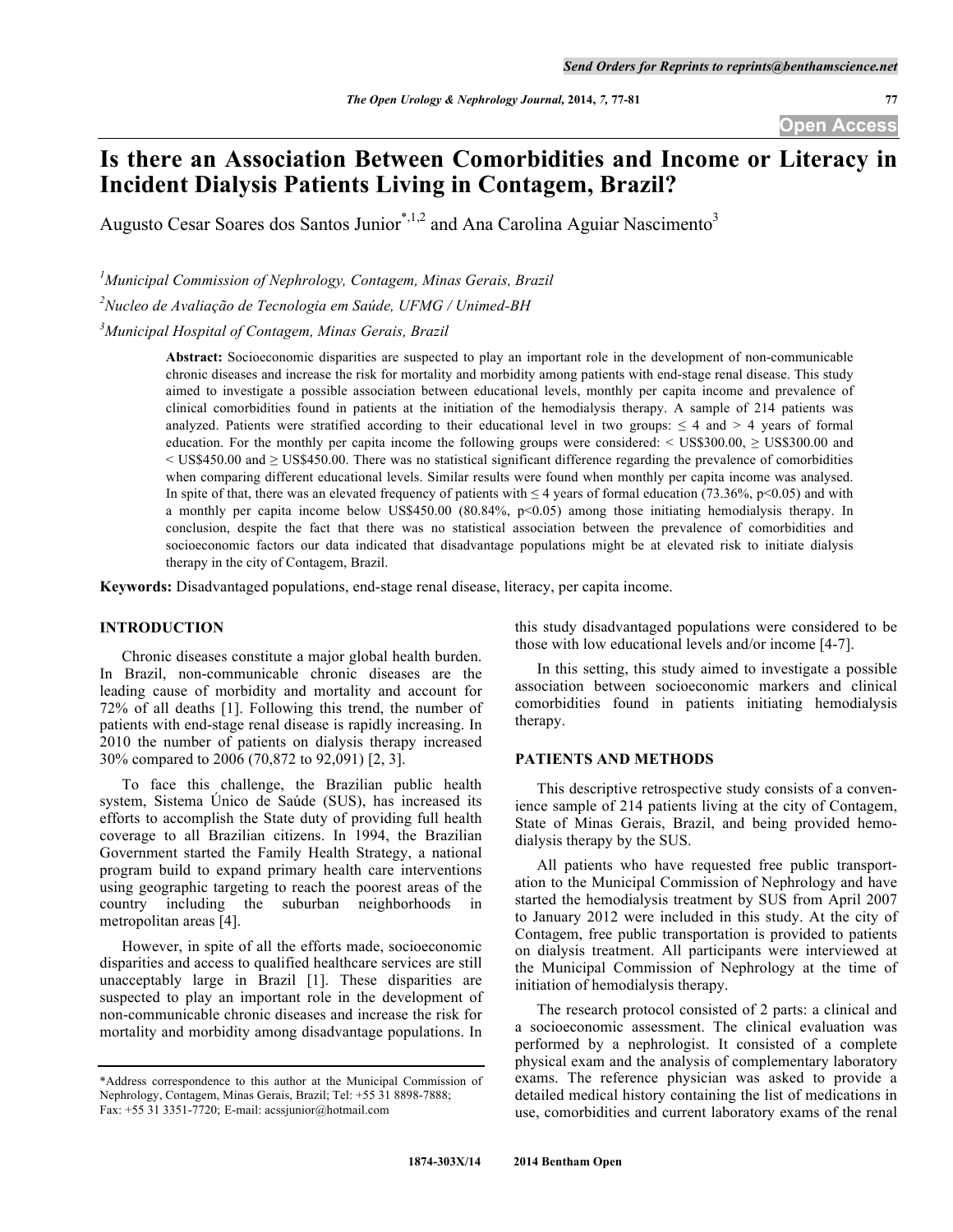function and serology for Hepatitis B, Hepatitis C and HIV infection. Chronic renal failure needing dialysis treatment was defined as a glomerular filtration rate below 10 mL per minute for non-diabetic patients and 15 mL per minute for diabetic patients and a clinical history of chronic renal failure superior to 3 months. This clearance could either be measured *via* urine collection or estimated from the serum creatinine level using the Cockcroft and Gault formula. The following conditions were registered to the patient records based on the medical history provided by the reference physician: hypertension, Diabetes Mellitus, diabetic neuropathy, chronic kidney disease - mineral and bone disorder, diabetic retinopathy, dyslipidemia, peripheral arterial disease, stroke, osteoporosis, myocardial infarction, heart failure and angina pectoris. The diagnosis of diabetic feet, amputations and epigastric pain were defined during the clinical evaluation.

The socioeconomic assessment consisted of a social worker visit to the home location of the patient. Data were collected in order to evaluate the educational levels and the monthly per capita income of the patient.

We investigated a possible association between educational levels, the monthly per capita income and the prevalence of clinical comorbidities found at the initiation of the hemodialysis therapy. Patients were stratified according to their educational level in two groups:  $\leq 4$  and  $> 4$  years of formal education. For the monthly per capita income the following groups were considered: < US\$300.00,  $\geq$  US\$300.00 and < US\$450.00 and  $\geq$  US\$450.00.

## **Statistical Analysis**

The values are expressed as median and standard deviation (SD), when appropriate. Dichotomous variables were compared by the Chi-square test. The level of significance was set at  $p<0.05$ . Analysis was performed using the software STATA 11 (Stata Corp, College Station, TX, USA).

# **RESULTS**

The etiology of the CKD and the baseline socioeconomic characteristics at the time of the initiation of the hemodialysis therapy are summarized in Table **1**.

The most common comorbidities were hypertension (189; 88.32%), Diabetes Mellitus (87; 40.65%), diabetic neuropathy (58; 27.10%), chronic kidney disease - mineral and bone disorder (48; 22.43%) and diabetic retinopathy (43; 20.09%), Tables **2** and **3**.

We found no statistical significant difference regarding the prevalence of comorbidities when comparing the groups ≤ 4 and > 4 years of formal education (Table **2**).

There was a significant statistic difference in the prevalence of diabetic retinopathy when we compared the different per capita income groups (p=0.02) (Table **3**). However this difference was not statistical significant when Chi square was performed to compare the two most prevalent groups for diabetic retinopathy, (< US\$300.00,  $26.97\%$ ;  $\geq$  US\$450.00, 24.39%; p=0.832).

#### **DISCUSSION**

Currently, there is a trend pointing towards an increase in the number of patients with chronic kidney disease (CKD) in Brazil. In our country the increasing number of patients with poor controlled diabetes mellitus, hypertension and obesity is critically contributing to transform end-stage renal disease in an epidemic of elevated costs [1, 2, 5, 8, 9].

| <b>Characteristics</b>             | Frequency (%)<br>$(n=214)$ | $p^{\&}$ |
|------------------------------------|----------------------------|----------|
| Age (years)*                       | $61.26 \pm 13.28$          |          |
| Gender                             |                            | 0.92     |
| Male                               | 106(49.53)                 |          |
| Female                             | 108 (50.47)                |          |
| Employment status                  |                            | < 0.05   |
| Retired                            | 168 (78.50)                |          |
| Unemployed                         | 43 (20.10)                 |          |
| Employed                           | 3(1.40)                    |          |
| <b>Educational</b> level           |                            | < 0.05   |
| $\leq$ 4 years of formal education | 157 (73.36)                |          |
| > 4 years of formal education      | 57(26.64)                  |          |
| Monthly per capita income          |                            | < 0.05   |
| $<$ US\$300.00                     | 89 (41.59)                 |          |
| $\geq$ US\$300.00 and < US\$450.00 | 84 (39.25)                 |          |
| $>$ US\$450.00                     | 41 (19.16)                 |          |
| Etiology of CKD                    |                            |          |
| Hypertensive nephroesclerosis      | 110 (51.40)                |          |
| Diabetic nephropathy               | 87 (40.65)                 |          |
| Polycystic kidney disease          | 4(1.88)                    |          |
| Unknown                            | 13 (6.07)                  |          |

## **Table 1. Socioeconomic characteristics at the time of the initiation of the hemodialysis therapy.**

 $\frac{1}{x}$ The Chi-square test was used to compare the frequencies of each event. The level of significance was set at  $p < 0.05$ \*Median ± Standard deviation.

Studies performed in several locations have suggested that morbidity and mortality due to non-communicable chronic diseases are greatest in disadvantaged populations once socioeconomic iniquities are suspected to be an important risk factor to trigger sustained unhealthy lifestyle habits [1, 7, 10-15].

In the past decades, Brazil has undergone rapid changes in major social determinants of health. Nevertheless we still face serious problems involving equity, quality, and efficiency of healthcare services [8, 16]. Currently, it´s well known that the progression of CKD can be delayed or even halted by various clinical measures. However, vulnerable populations with low socioeconomic conditions may be least able to be reached by health promotion and prevention policies [6, 10].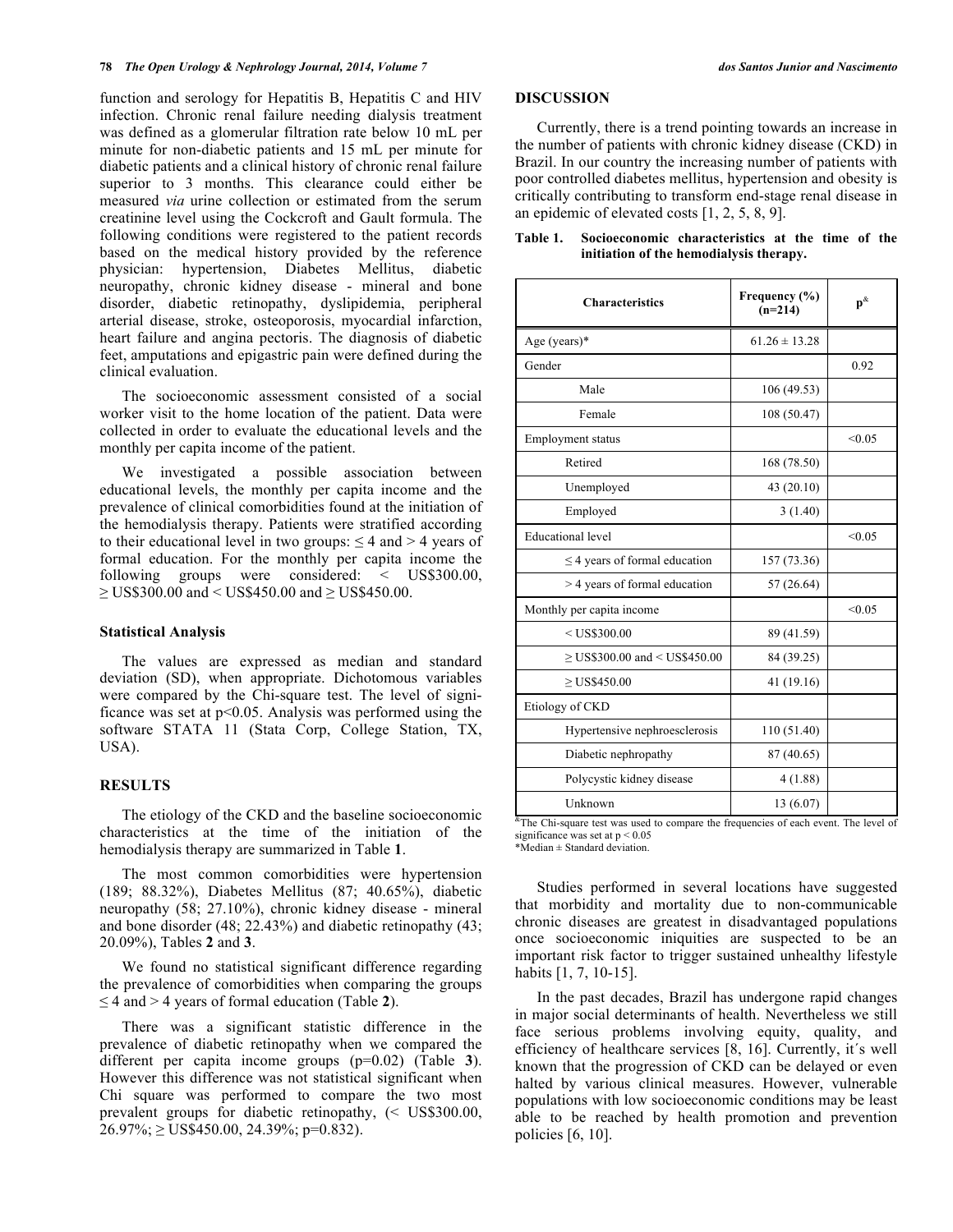| <b>Signs and Symptoms</b>                          | $\leq 4^*$ (%)<br>$(n=157)$ | $>4*(\%)$<br>$(n=57)$ | Total $(\% )$<br>$(n=214)$ | $p^{\&}$ |
|----------------------------------------------------|-----------------------------|-----------------------|----------------------------|----------|
| Hypertension                                       | 138 (87.90)                 | 51 (89.47)            | 189 (88.32)                | 0.82     |
| Diabetes Mellitus                                  | 62 (39.49)                  | 25 (43.86)            | 87 (40.65)                 | 0.64     |
| Diabeticneuropathy                                 | 43 (27.39)                  | 15(26.32)             | 58 (27.10)                 | 1.00     |
| Chronic Kidney Disease - Mineral and Bone Disorder | 34 (21.66)                  | 14 (24.56)            | 48 (22.43)                 | 0.71     |
| Diabetic retinopathy                               | 29 (18.47)                  | 14 (24.56)            | 43 (20.09)                 | 0.34     |
| Dyslipidemia                                       | 27(17.20)                   | 10(17.54)             | 37 (17.29)                 | 1.00     |
| Peripheral arterial disease                        | 23(14.65)                   | 13(22.81)             | 36(16.82)                  | 0.21     |
| Stroke                                             | 21 (13.38)                  | 8(14.04)              | 29(13.55)                  | 1.00     |
| Osteoporosis                                       | 18 (11.46)                  | 8(14.04)              | 26(12.15)                  | 0.64     |
| Myocardial infarction                              | 14(8.92)                    | 9(15.79)              | 23(10.75)                  | 0.21     |
| Heart failure                                      | 14 (8.92)                   | 9(15.79)              | 23(10.75)                  | 0.21     |
| Diabetic feet                                      | 16(10.19)                   | 6(10.53)              | 22(10.28)                  | 1.00     |
| Angina pectoris                                    | 14 (8.92)                   | 4(7.02)               | 18(8.41)                   | 0.79     |
| Amputation                                         | 11(7.01)                    | 5(8.77)               | 16(7.48)                   | 0.77     |
| Epigastric pain                                    | 8(5.10)                     | 2(3.51)               | 10(4.67)                   | 0.73     |
| Hepatitis B virus infection                        | 4(2.55)                     | 2(3.51)               | 6(2.80)                    | 1.00     |
| Hepatitis C virus infection                        | 3(1.91)                     | 2(3.51)               | 5(2.34)                    | 0.61     |
| HIV infection                                      | 1(0.64)                     | 1(1.75)               | 2(0.93)                    | 1.00     |

**Table 2. Prevalence of comorbidities at the time of initiation of the hemodialysis therapy and the educational level.**

\*Years of formal education.

 $*$ The Chi-square test was used to compare the frequencies of each event. The level of significance was set at  $p < 0.05$ .

In this study, we investigated educational level and the monthly per capita income as possible socioeconomic markers for the development of complications in patients with end stage renal disease living in the city of Contagem, Brazil. To our knowledge, this was the first study analyze socioeconomic markers in this population.

In our sample, the frequency of patients with  $\leq 4$  years of formal education  $(73.36\%, p<0.05)$  and with a monthly per capita income below US\$450.00  $(80.84\% \, \text{p} < 0.05)$  was elevated. These data suggest that there is a high prevalence of socioeconomic disadvantaged patients among those which are initiating hemodialysis therapy in the city of Contagem, Brazil.

There was an increased prevalence of diabetic retinopathy (p=0.02) in the groups of patients with a lower  $(<$  US\$300.00, 26.97%) and higher ( $\geq$  US\$450.00, 24.39%) monthly per capita income compared to the intermediate group ( $\geq$  US\$300.00 and < US\$450.00, 10.71%). However this difference was not statistical significant when we compared the lower and higher monthly per capita groups separately  $(p=0.832)$ . Adding to that, we found no statistical significant difference regarding the prevalence of comorbidities when comparing the groups with  $\leq 4$  and  $> 4$ years of formal education.

In spite of a well-established protocol and inclusion criteria, some aspects of the study may have decreased the strength of our findings. Differently from our results, other studies associated lower socioeconomic conditions with an

increased risk for the development of diabetes mellitus and its associated complications [17-19]. Low educational levels was also associated by other authors to a lower compliance to the prescriptions resulting in an increased rate of myocardial infarction [20, 21]. A possible explanation for these differences relies in the size of our sample. The selection criteria in this study included only patients who were starting hemodialysis treatment and have requested free public transportation to the Municipal Commission of Nephrology. This resulted in a reduced sample size and have consequently reduced the power of our analysis. A multicenter study with a larger and randomized sample is necessary in order to better clarify this issue with results representative of the Brazilian population.

# **CONCLUSION**

In conclusion, there was no statistical association between the prevalence of comorbidities and socioeconomic factors. However, there were a significantly higher proportion of patients with  $\leq$  4 years of formal education and a monthly per capita income below US\$450.00 initiating hemodialysis therapy in the city of Contagem, Brazil. This could indicate that disadvantage populations might be at elevated risk to initiate dialysis therapy at the city of Contagem, Brazil. Further studies with larger samples are necessary to define the role of routine socioeconomic assessment as a tool to understand the possible factors involved in the progression of CKD in developing countries.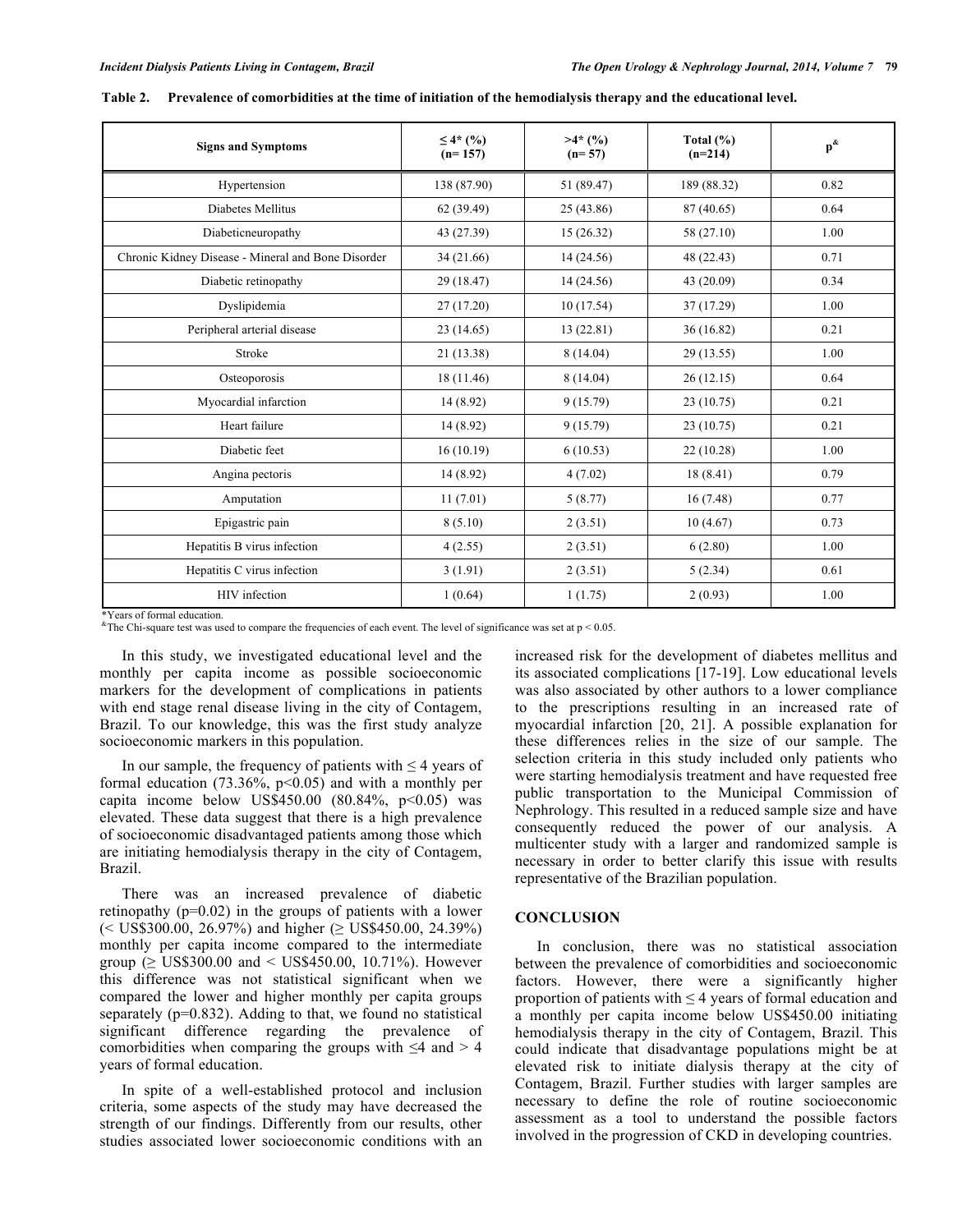| <b>Signs and Symptoms</b>                          | $<$ US\$300.00 (%)<br>$(n=89)$ | $\geq$ US\$300.00 and<br>$<$ US\$450.00 (%)<br>$(n=84)$ | $\geq$ US\$450.00 (%)<br>$(n=41)$ | Total $(\% )$<br>$(n=214)$ | $p^{\&}$ |
|----------------------------------------------------|--------------------------------|---------------------------------------------------------|-----------------------------------|----------------------------|----------|
| Hypertension                                       | 75 (84.27)                     | 76 (90.48)                                              | 38 (92.68)                        | 189 (88.32)                | 0.29     |
| Diabetes Mellitus                                  | 42 (47.19)                     | 29 (34.52)                                              | 16(39.02)                         | 87 (40.65)                 | 0.23     |
| Diabetic neuropathy                                | 29 (32.58)                     | 20(23.81)                                               | 9(21.95)                          | 58 (27.10)                 | 0.31     |
| Chronic Kidney Disease - Mineral and Bone Disorder | 20(22.47)                      | 19(22.62)                                               | 9(21.95)                          | 48 (22.43)                 | 1.00     |
| Diabetic retinopathy                               | 24(26.97)                      | 9(10.71)                                                | 10(24.39)                         | 43 (20.09)                 | 0.02     |
| Dyslipidemia                                       | 16(17.98)                      | 15(17.86)                                               | 6(14.63)                          | 37 (17.29)                 | 0.92     |
| Peripheral arterial disease                        | 15(16.85)                      | 15 (17.86)                                              | 6(14.63)                          | 36(16.82)                  | 0.92     |
| Stroke                                             | 11(12.36)                      | 10(11.90)                                               | 8 (19.51)                         | 29(13.55)                  | 0.49     |
| Osteoporosis                                       | 10(11.24)                      | 10(11.90)                                               | 6(14.63)                          | 26(12.15)                  | 0.86     |
| Myocardial infarction                              | 7(7.87)                        | 10(11.90)                                               | 6(14.63)                          | 23(10.75)                  | 0.48     |
| Heart failure                                      | 7(7.87)                        | 11(13.10)                                               | 5(12.20)                          | 23(10.75)                  | 0.50     |
| Diabetic feet                                      | 12(13.48)                      | 6(7.14)                                                 | 4(9.76)                           | 22(10.28)                  | 0.39     |
| Angina pectoris                                    | 10(11.24)                      | 6(7.14)                                                 | 2(4.88)                           | 18(8.41)                   | 0.43     |
| Amputation                                         | 7(7.87)                        | 5(5.95)                                                 | 4(9.76)                           | 16(7.48)                   | 0.75     |
| Epigastric pain                                    | 6(6.74)                        | 3(3.57)                                                 | 1(2.44)                           | 10(4.67)                   | 0.53     |
| Hepatitis B virus infection                        | 3(3.37)                        | 2(2.38)                                                 | 1(2.44)                           | 6(2.80)                    | 1.00     |
| Hepatitis C virus infection                        | 2(2.25)                        | 3(3.57)                                                 | 0(0.00)                           | 5(2.34)                    | 0.53     |
| HIV infection                                      | 1(1.12)                        | 1(1.19)                                                 | 0(0.00)                           | 2(0.93)                    | 1.00     |

**Table 3. Prevalence of comorbidities at the time of initiation of the hemodialysis therapy and the monthly per capita income.**

 $\overline{\text{R}}$ The Chi-square test was used to compare the frequencies of each event. The level of significance was set at p < 0.05.

# **CONFLICT OF INTEREST**

The authors confirm that this article content has no conflict of interest.

#### **ACKNOWLEDGEMENTS**

Declared none.

#### **REFERENCES**

- [1] Schmidt MI, Duncan BB, Azevedo e Silva G, *et al.* Chronic noncommunicable diseases in Brazil: burden and current challenges. Lancet 2011; 377: 1949-61.
- [2] Sesso RC, Lopes AA, Thome FS, Lugon JR, Santos DR. 2010 report of the Brazilian dialysis census. J Bras Nefrol 2011; 33: 442- 7.
- [3] Sesso Rde C, Lopes AA, Thome FS, Lugon JR, Burdmann Ede A. Brazilian dialysis census. J Bras Nefrol 2009; 32: 374-8.
- [4] Paim J, Travassos C, Almeida C, Bahia L, Macinko J. The Brazilian health system: history, advances, and challenges. Lancet 2011; 377: 1778-97.
- [5] Victora CG, Barreto ML, do Carmo Leal M, *et al.* Health conditions and health-policy innovations in Brazil: the way forward. Lancet 2011; 377: 2042-53.
- [6] Theofilou P. Quality of life in patients undergoing hemodialysis or peritoneal dialysis treatment. J Clin Med Res 2011; 3: 132-8.
- [7] Maheswaran R, Payne N, Meechan D, *et al.* Socioeconomic deprivation, travel distance, and renal replacement therapy in the

Trent Region, United Kingdom 2000: an ecological study. J Epidemiol Community Health 2003; 57: 523-4.

- [8] Almeida-Filho N. Higher education and health care in Brazil. Lancet 2011; 377: 1898-1900.
- [9] Kleinert S, Horton R. Brazil: towards sustainability and equity in health. Lancet 2011; 377:1721-2.
- [10] Bastos MG, Kirsztajn GM. Chronic kidney disease: importance of early diagnosis, immediate referral and structured interdisciplinary approach to improve outcomes in patients not yet on dialysis. J Bras Nefrol 2011; 33: 93-108.
- [11] Lambie M, Richards N, Smith S. Ethnicity, age and incidence rates for renal replacement therapy (RRT) in Birmingham, UK: 1990- 2004. Nephrol Dial Transplant 2008; 23: 3983-7.
- [12] Ashworth M, Medina J, Morgan M. Effect of social deprivation on blood pressure monitoring and control in England: a survey of data from the quality and outcomes framework. BMJ 2008; 337: a2030.
- [13] Machado EL, Caiaffa WT, Cesar CC, et al. Iniquities in the access to renal transplant for patients with end-stage chronic renal disease in Brazil. Cad Saude Publica 2011; 27(Suppl 2): S284-97.
- [14] Plantinga LC, Johansen KL, Schillinger D, Powe NR. Lower socioeconomic status and disability among US adults with chronic kidney disease. Prev Chronic Dis 2012; 9: E12. 1999-2008.
- [15] Bello AK, Peters J, Rigby J, Rahman AA, El Nahas M. Socioeconomic status and chronic kidney disease at presentation to a renal service in the United Kingdom. Clin J Am Soc Nephrol 2008; 3: 1316-23.
- [16] Fleury S. Brazil's health-care reform: social movements and civil society. Lancet 2011; 377: 1724-5.
- [17] Fisher-Hoch SP, Rentfro AR, Salinas JJ, *et al.* Socioeconomic status and prevalence of obesity and diabetes in a Mexican